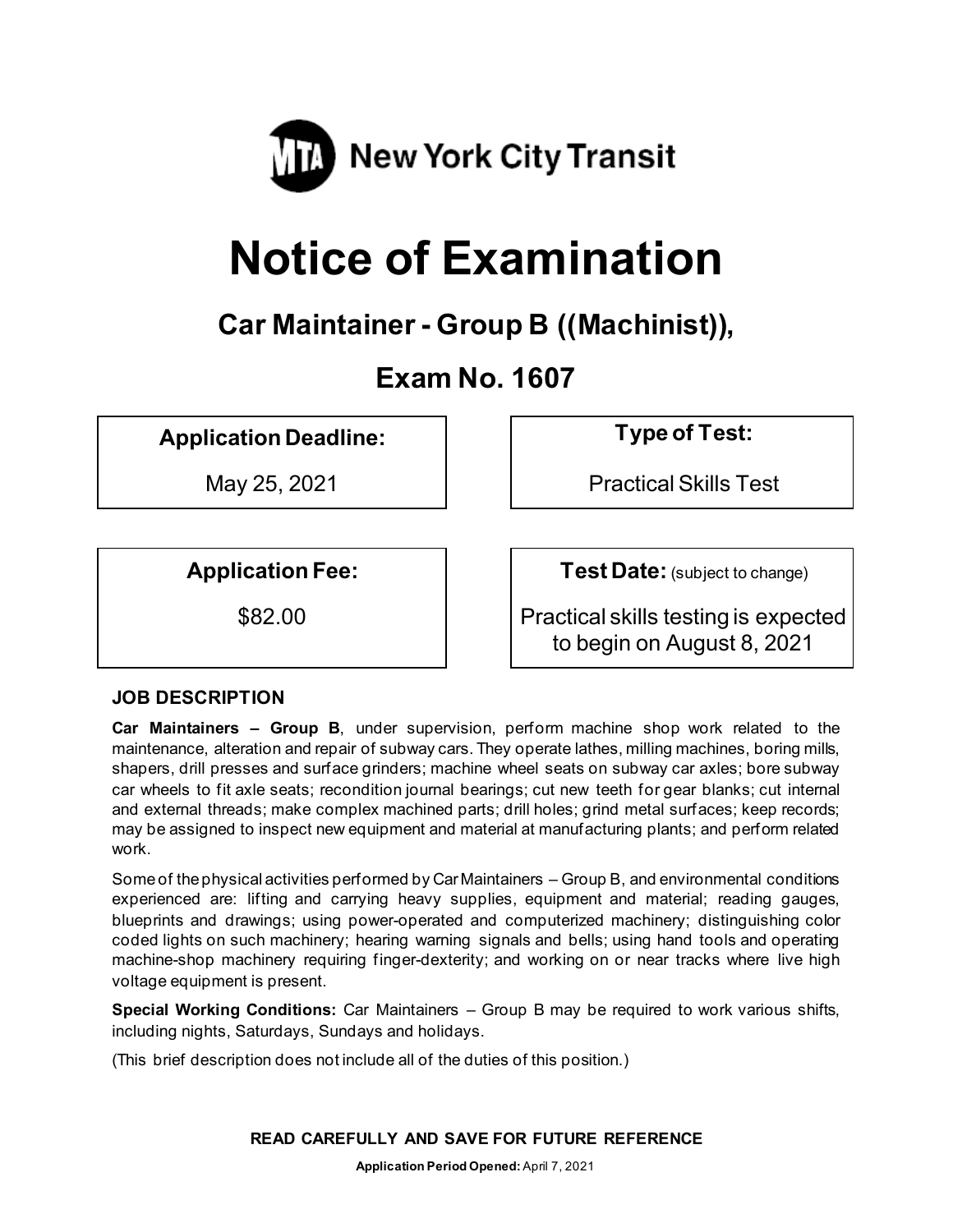# **SALARY AND BENEFITS**

The current minimum salary for Car Maintainer - Group B in the Division of Car Equipment is \$33.55 per hour for a 40-hour work week increasing to \$39.47 per hour in the sixth year of service. The current minimum salary for Car Maintainer – Group B in the Division of Maintenance of Way is \$32.13 per hour for a 40-hour work week increasing to \$36.24 per hour in the sixth year of service. These rates are subject to change. The benefits of this position include, but are not limited to, night and weekend salary differentials, paid holidays, vacation and sick leave, a comprehensive medical plan and a pension plan.

# **HOW TO QUALIFY**

**Education and Experience Requirements:** By the **last day of the Application Period**, you must meet the following requirements:

- 1. Four years of full-time satisfactory experience as a journey-level machinist in a machine shop, performing machine and bench work, including experience on the lathe, milling machine, surface grinder, sharper, boring mill and drill press; or
- 2. Three years of full-time satisfactory experience as a journey-level machinist in a machine shop, performing machine and bench work, including experience on the lathe, milling machine, surface grinder, shaper, boring mill and drill press, preceded by one of the following:
	- A) Two years of full-time satisfactory experience as a machinist's helper; or
	- B) Graduation from a recognized trade school or technical school with a major course of study in machine shop technology and tools or a closely related field totaling 600 hours or more; or
	- C) Graduation from a vocational high school with a major course of study in machine shop technology and tools or a closely related field; or
	- D) An associate degree, or a higher degree, from an accredited college or university with a major course of study in machine shop technology and tools or a closely related field; or
- 3. Completion of a four-year full-time apprenticeship in the machinist trade recognized by the New York State Department of Labor, U.S. Department of Labor or any state apprenticeship council, which is recognized by the U.S. Department of Labor.

If you have qualifying part-time experience, it will be credited on a prorated basis.

The vocational high school, technical school, or trade school must be approved by a State's Department of Education or a recognized accrediting organization. The college or university must be accredited by regional, national, professional or specialized agencies recognized as accrediting bodies by the U.S. Secretary of Education, and by the Council for Higher Education Accreditation (CHEA).

You are responsible for determining whether you meet the qualification requirements for this examination prior to applying. You may be given the practical skills test before we determine if you meet the qualification requirements. If you are marked "Not Qualified," your application fee will **not** be refunded, and you will **not** receive a score.

**Foreign Education Fact Sheet (required only if you need credit for your foreign education for this examination)**: If you were educated outside the United States, you must have your foreign education evaluated to determine its equivalence to education obtained in the United States. The services that are approved to make this evaluation, as well as instructions on how to submit this evaluation are listed in the Foreign Education Fact Sheet, which will be attached to this Notice of Examination during the application period. When you contact the evaluation service, ask for a

#### (Continued)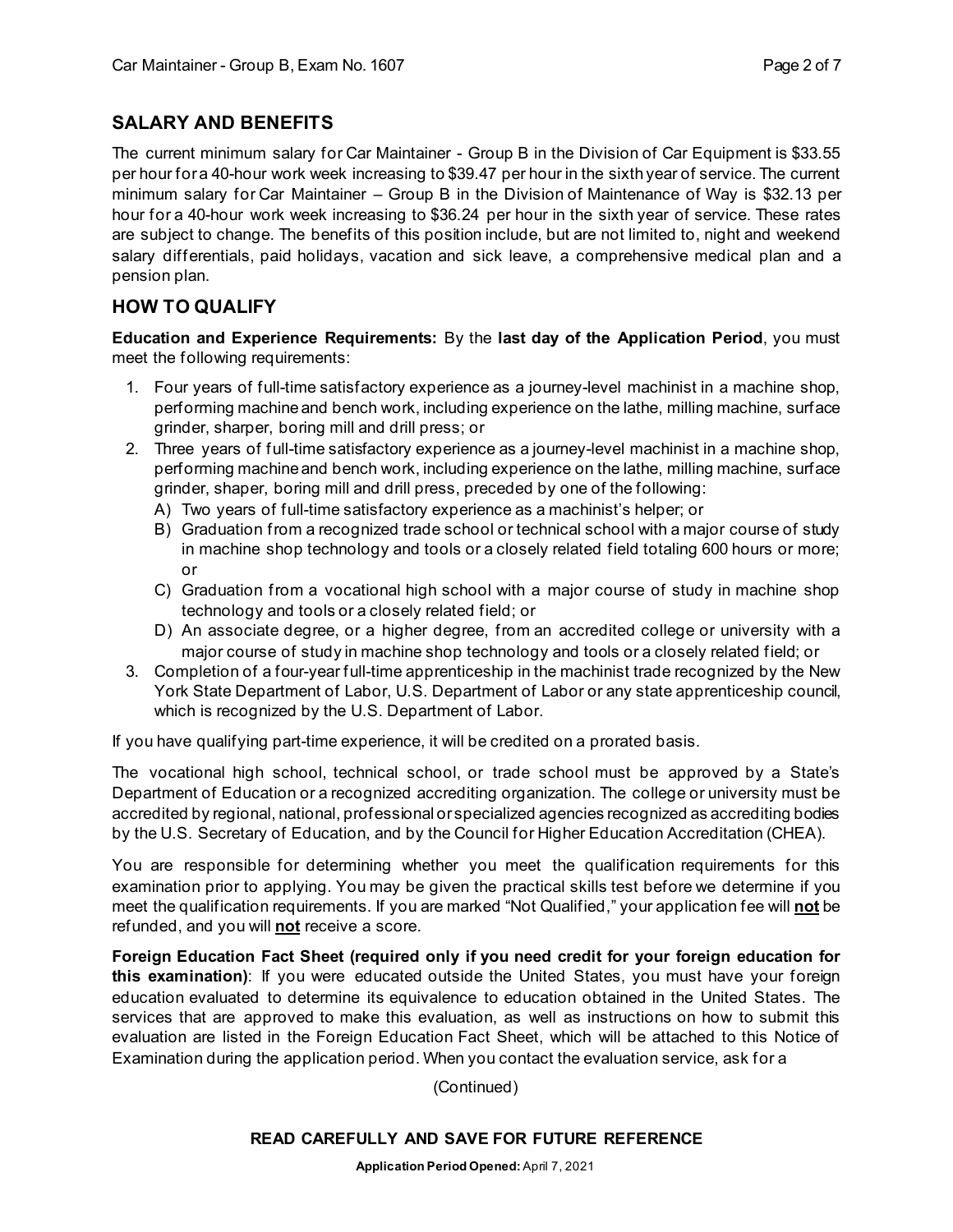# **HOW TO QUALIFY** (Continued)

"**document-by-document**" (general) evaluation of your foreign education. Your foreign education evaluation **must** be submitted directly to NYC Transit's Examinations Unit by the service completing the evaluation. Foreign education evaluations received directly from applicants will **not** be accepted. You may also visi[t http://web.mta.info/nyct/hr/forms\\_instructions.htm](http://web.mta.info/nyct/hr/forms_instructions.htm) to access the Foreign Education Fact Sheet on our website.

**Note:** If you have earned a higher-level degree in the United States that supersedes the level and type of education required to meet the qualification requirements, you do not need to submit a foreign education evaluation. However, you must indicate that you have completed the higher-level degree in the United States; proof of acceptance into an academic program or school is not sufficient to determine satisfactory equivalency.

# **REQUIREMENTS TO BE APPOINTED**

**Medical Requirement:** Medical guidelines have been established for the position of Car Maintainer – Group B. You will be examined to determine whether you can perform the essential functions of the position. Where appropriate, a reasonable accommodation will be provided for a person with a disability to enable him or her to perform the essential functions of the job.

**Drug Screening Requirement:** You must pass a drug screening in order to be appointed, and if appointed, you will be subject to random drug and alcohol tests for the duration of your employment. Additionally, if you have tested positive on a drug or alcohol test or had a refusal to test during preemployment or while employed by a Federal DOT-regulated employer during the applicable period, you must have completed the Substance Abuse Professional (SAP) evaluation, referral and education/treatment process required by federal law in order to be promoted to this safety-sensitive position.

**Residency:** New York City residency is not required for this position.

**English Requirement:** You must be able to understand and be understood in English to perform the duties and responsibilities of the position.

**Proof of Identity:** Under the Immigration Reform and Control Act of 1986, you must be able to prove your identity and your right to obtain employment in the United States prior to employment with MTA New York City Transit.

# **HOW TO OBTAIN AN APPLICATION**

During the application period, you may apply online for this examination (see the Online Applications sub-section below). Or, if you are unable to apply online, you may obtain an electronic copy of the mail-in application package for this examination by emailing a request to [examsunit@nyct.com](mailto:examsunit@nyct.com) during the application period. The MTA Exam Information Center, located in the lobby of 180 Livingston Street, Brooklyn, NY 11201, is currently closed. If you believe you have a special circumstance (e.g., a disability, military duty) that prevents you from applying as instructed below, please refer to the Special Circumstances Guide referenced in the "Special Arrangements" section below.

# **HOW TO SUBMIT AN APPLICATION**

You must submit an application during the application period, and applications will **not** be accepted in person. Applicants who apply online and wish to request a Fee Waiver **must** only complete the Online Applications Steps 1 through 4 below.

(Continued)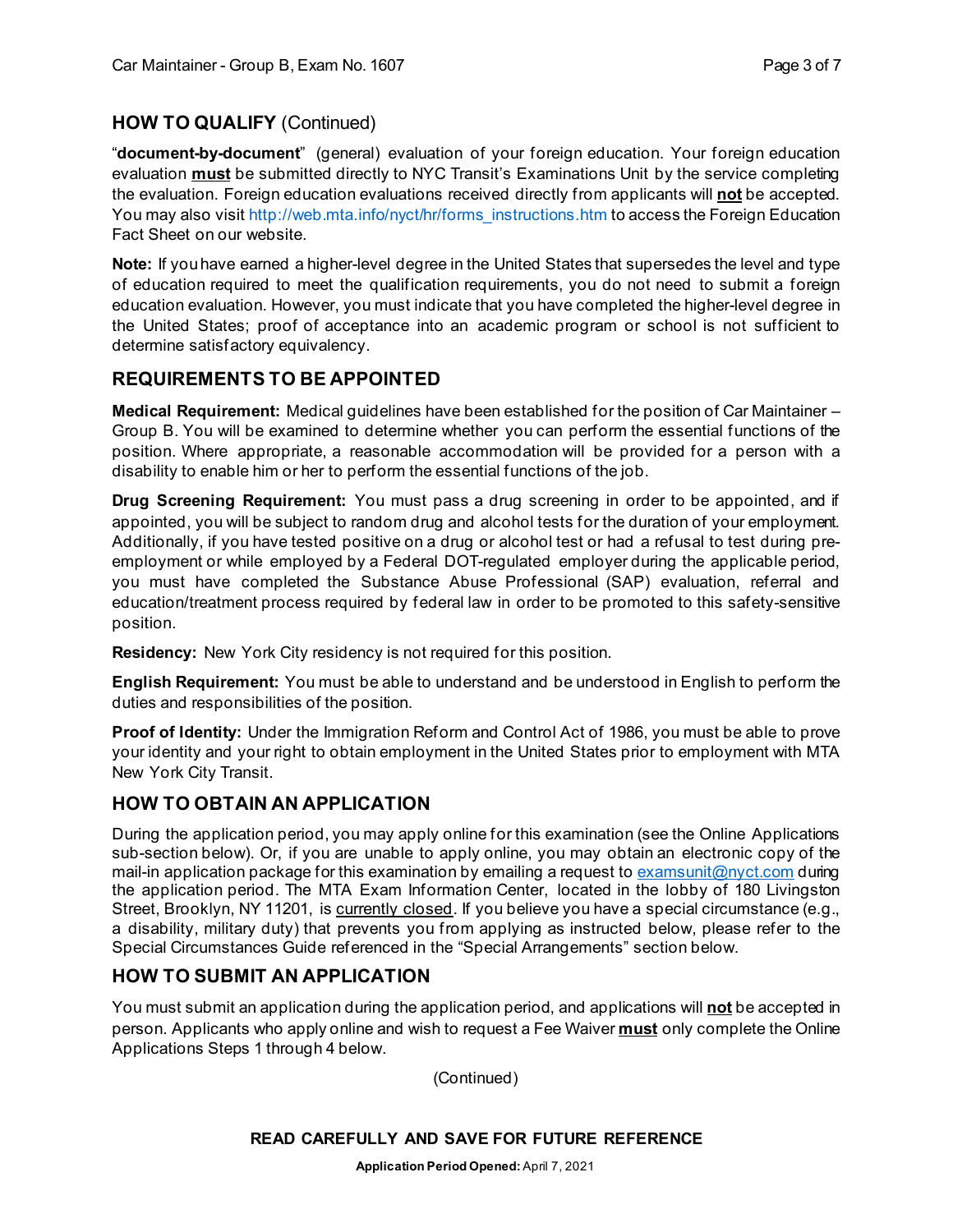# **HOW TO SUBMIT AN APPLICATION** (Continued)

#### **Online Applications:**

- 1. If you are not an active MTA employee, apply using [www.mymta.info/exams](http://www.mymta.info/exams) by the last day of the application period (Active MTA employees can apply using the "BSC" employee portal at [www.mymta.info\)](http://www.mymta.info/). Note: The application system may not function properly with mobile devices or tablets. For best results when applying, please use Internet Explorer, open a new window, and avoid having multiple tabs open in the same window.
- 2. To apply, log into your existing account, or create an account if you do not yet have one.
- 3. Follow the steps to submit an application.
- 4. A confirmation number will appear on the same page after submitting your application (Save this number for future reference).

**IMPORTANT**: If you are requesting a <u>fee waiver</u>, you should not complete Steps 5, 6, or 7 below. Instead, by June 8, 2021 you must submit documentation supporting your fee waiver request by mail to Car Maintainer – Group B, Exam No. 1607, MTA NYC Transit, 180 Livingston Street, Room 4070, Brooklyn, NY 11201. You must include your full name, last 4 digits of your Social Security Number (SSN), your Applicant ID Number (if known), your online application confirmation number, and the exam title and number with your request. For fee waiver request documentation requirements, please refer to the Fee Waiver Request Guide, which is accessible online at [http://web.mta.info/nyct/hr/forms\\_instructions.htm](http://web.mta.info/nyct/hr/forms_instructions.htm) and will be attached to this Notice of Examination during the application period.

- 5. Below the confirmation number, a Pay Examination Fee button will appear for you to click to open the payment page.
- 6. A major credit card or a bank card associated with a bank account must be used when paying the application fee, and this fee will appear on your credit or bank card statement as "MTA NYCT Exam Fee." Note: Disputing the application fee could result in removal from this examination, and it might affect your ability to apply online for any future examinations.
- 7. You will be sent a confirmation email after you submit payment for the application fee (Save this email for future reference).

Note: If you have trouble paying the application fee after submitting your online application, please visit [http://web.mta.info/nyct/hr/forms\\_instructions.htm](http://web.mta.info/nyct/hr/forms_instructions.htm) to access the Online Payment Tutorial.

**IMPORTANT**: Your application submission confirms that you have read this Notice of Examination, including any dates and the requirements.

**Application Fee**: This fee is generally not refundable. Under special circumstances, you may be entitled to a refund. Please refer to the Department of Citywide Administrative Services ("DCAS") General Exam Regulation E.3.4 to determine if you are entitled to a refund. Please visit [http://web.mta.info/nyct/hr/forms\\_instructions.htm](http://web.mta.info/nyct/hr/forms_instructions.htm) to access the DCAS General Exam Regulations online. Application fee refund requests, along with any relevant supporting documentation, should be emailed to [examsmakeups@nyct.com](mailto:examsmakeups@nyct.com) or mailed to the address in the "Correspondence" section below.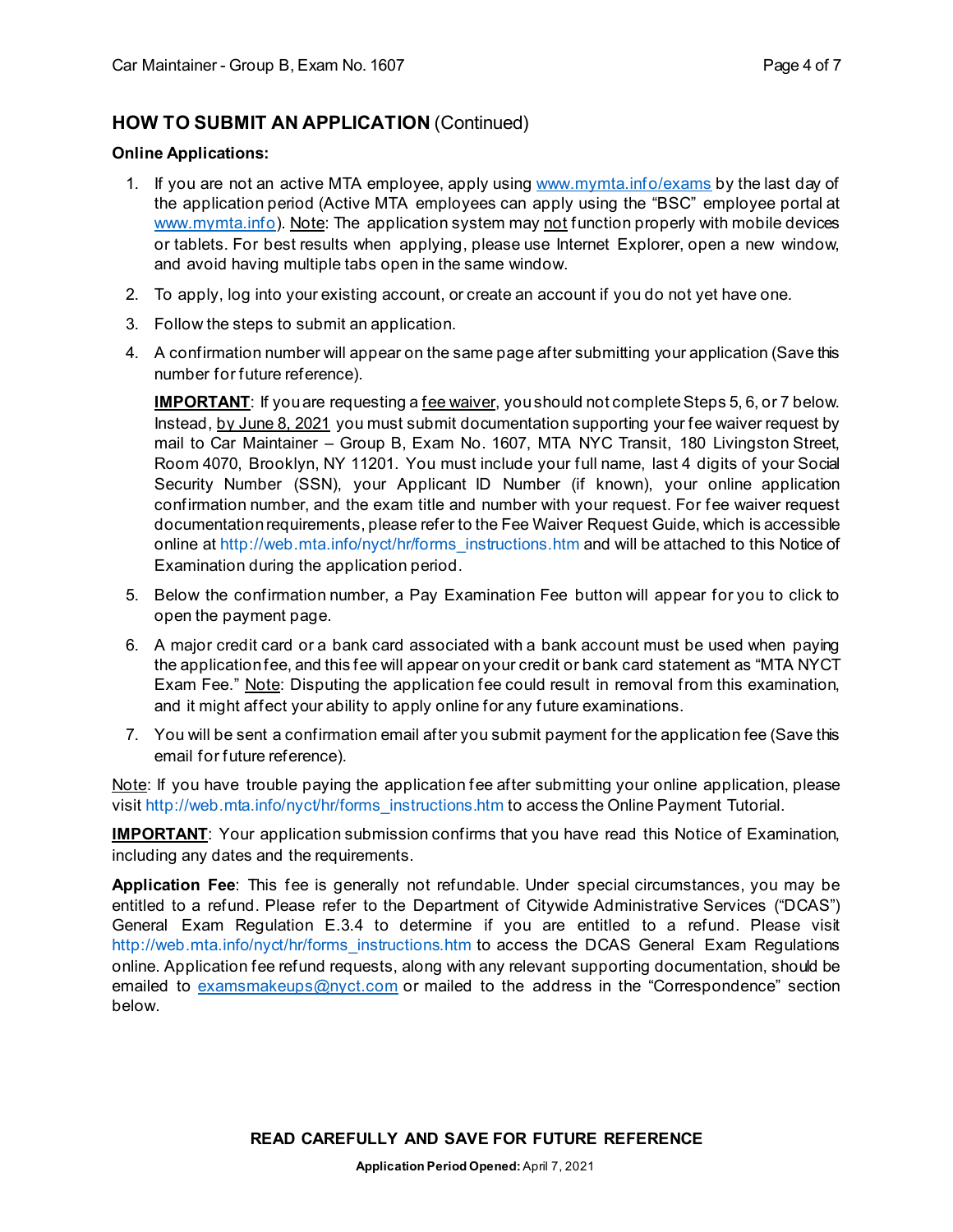# **ADMISSION LETTER OR NOTICE OF PROPOSED DISQUALIFICATION**

An Admission Letter or a Notice of Proposed Disqualification will be mailed to you at least 10 days before the first date of the practical skills test. If you do not receive an Admission Letter or Notice of Proposed Disqualification at least 4 days before this date, you **must** email a request for a duplicate Admission Letter/Notice of Proposed Disqualification to [examsunit@nyct.com](mailto:examsunit@nyct.com). A paper copy of the Admission Letter is your ticket for admission to the test.

Applicants **must** keep their mailing address **up to date**. Please refer to the "Correspondence" section below for instructions on how to update your address and other contact information.

#### **THE TEST**

You will be given a competitive practical skills test. A score of at least 70% is required to pass this test. Your score on this test will be used to determine your place on the eligible list.

You will be assigned to a test date and location, and you cannot request that your scheduled test date or location be changed, unless you meet the conditions in the "Special Arrangements" section below.

Veterans' or Disabled Veterans' Credit will be granted only to qualifying passing candidates who request that they be applied. Veterans' or Disabled Veterans' Credit should be requested at the time of application but **must** be requested before the date the eligible list is established. Claims for Veterans' or Disabled Veterans' Credit will not be processed after the eligible list is established.

The competitive practical skills test will require you to perform machine and bench work tasks while demonstrating safe and proper use of hand tools and machinery.

# **TEST ADMINISTRATION GUIDELINES**

**Warning:** You are not permitted to enter the test site with cellular phones, smart watches, beepers, pagers, cameras, portable media players, or other electronic devices. Calculators are permitted; however, they must be hand-held, battery or solar powered, numeric only. Calculators with functions **other than** addition, subtraction, multiplication and division **are prohibited**. Electronic devices with an alphabetic keyboard or with word processing or data recording capabilities such as planners, organizers, etc. are prohibited. If you use any of these devices in the building at any time before, during or after the test, you may **not** receive your test results, your test score may be nullified, and your application fee will **not** be refunded.

**Social Distancing** and other safety protocols, **including the wearing of masks**, will be required during the administration of the test. Further details will be provided on your Admission Letter.

You may not have any other person, including children, present with you while you are being processed for or taking the test and no one may wait for you inside of the test site while you are taking the test.

**Required Identification: You are required to bring one (1) form of valid (non-expired) signature and photo bearing identification to the test site**. The name that was used to apply for the exam must match the first and last name on the photo ID. A list of acceptable identification documents is provided below**. If you do not have an acceptable ID, you may be denied testing.** Acceptable forms of identification (bring one) are as follows: State issued driver's license, State issued identification card, US Government issued Passport, US Government issued Military Identification Card, US Government issued Alien Registration Card, IDNYC, Employer ID with photo, or Student ID with photo.

(Continued)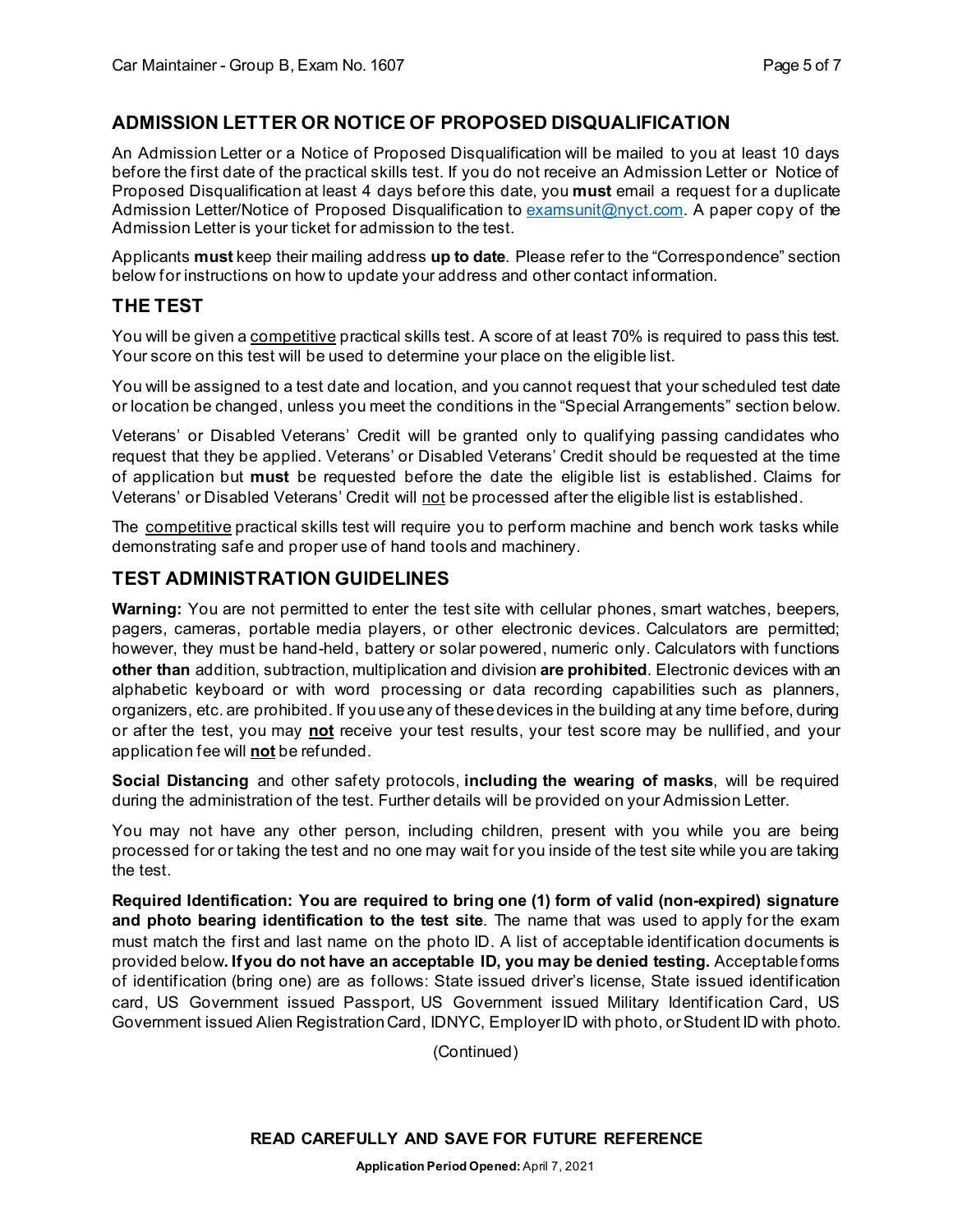# **TEST ADMINISTRATION GUIDELINES** (Continued)

**Leaving:** You must leave the test site once you finish the test. If you leave the test site after being fingerprinted but before finishing the test, you will not be permitted to re-enter. If you disregard this instruction and re-enter the test site, you may not receive your test results, your test score may be nullified, and your application fee will not be refunded.

# **THE TEST RESULTS**

If you meet the education and experience requirements and pass the competitive practical skills test, your name will be placed in final score order on an eligible list and you will be given a list number. You will be notified by mail of your test results. If you meet all the requirements and conditions, you will be considered for appointment when your name is reached on the eligible list.

# **ADDITIONAL INFORMATION**

**Promotion Examination:** A promotion examination for this title is being held for eligible MTA New York City Transit employees. The names appearing on the promotion list will be considered first in filling vacancies.

**Training:** You may be required to undergo a formalized training course during your probationary period. Failure to successfully complete the training course may result in termination.

**Probationary Period:** You will be required to complete a probationary period. If you do not successfully complete the probationary period, you may be terminated.

**Selective Certification for Special Experience:** If you have the experience listed below, you may be considered for promotion to positions requiring this experience through a process called Selective Certification. If you qualify for Selective Certification, you may be given preferred consideration for positions requiring this experience. If you have qualifying experience, as listed below, follow the instructions given to you on the date of the practical skills test to indicate your interest in such selective certification. Your experience will be verified by MTA New York City Transit at the time of consideration for appointment.

**Selective Certification for positions requiring CNC (Computer Numerical Control) Machine Operator experience.** Two years of full-time CNC (Computer Numerical Control) machine operator experience.

The above Selective Certification requirement may be met at any time during the duration of the list. If you meet this requirement at some future date, please submit a request by mail to the address in the correspondence section below. Please include the examination title and number, your social security number, and the Selective Certification you are requesting in your correspondence.

# **SPECIAL ARRANGEMENTS**

**Special Test Accommodations:** If you plan to request an alternate test date due to your religious observance or special testing accommodations due to disability, please follow the instructions included in the Special Circumstances Guide, which is accessible online at [http://web.mta.info/nyct/hr/forms\\_instructions.htm](http://web.mta.info/nyct/hr/forms_instructions.htm) and will be attached to this Notice of Examination during the application period. An alternate test date due to religious observance must be requested no later than 15 days prior to the date on which practical skills testing is expected to begin. Special testing accommodations due to disability must be requested no later than 30 days prior to the date on which practical skills testing is expected to begin.

(Continued)